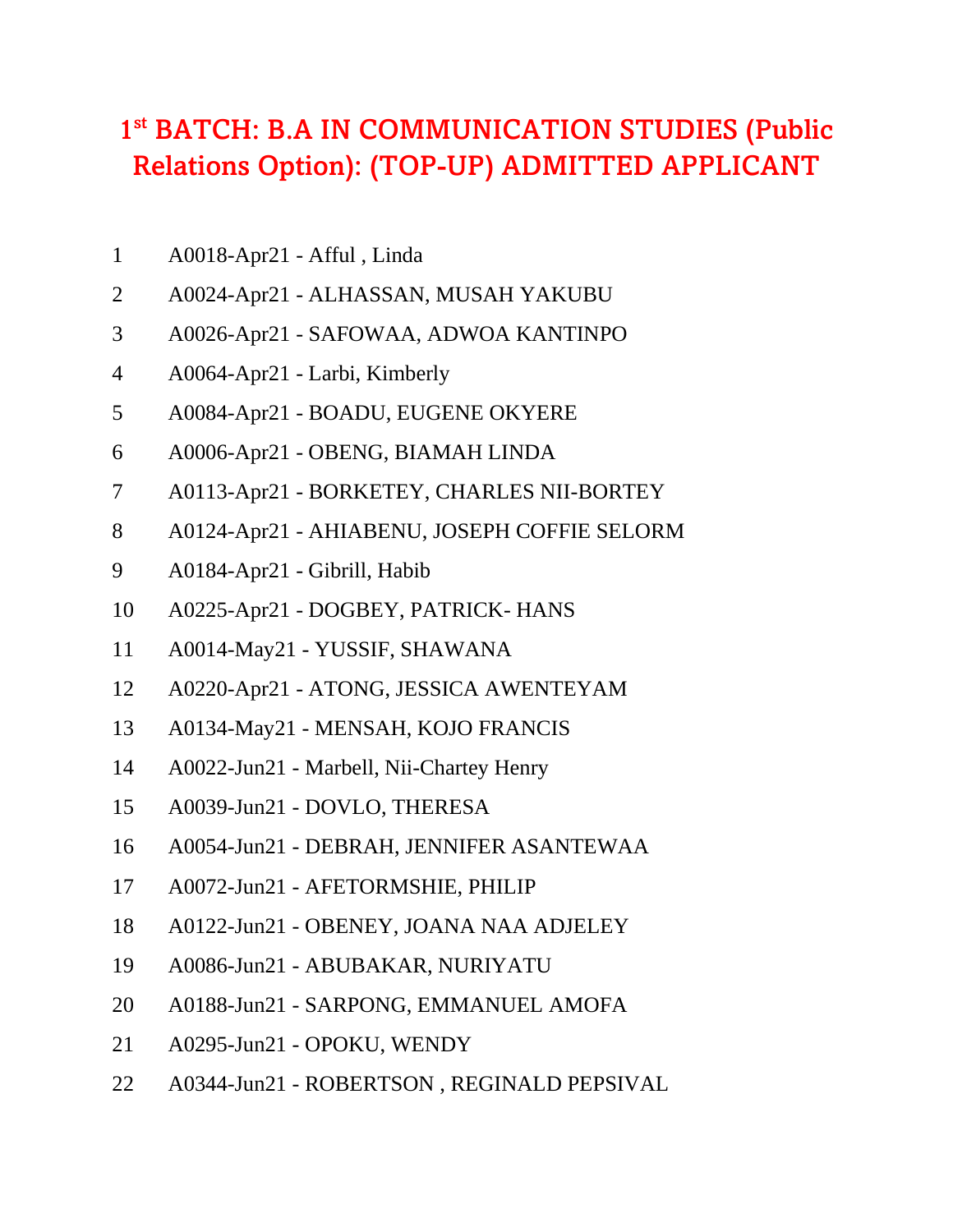- A0376-Jun21 VUUNIBE, EMMANUEL BIENI-YIR
- A0052-Jul21 BILSON, NANA
- A0004-Jun21 Adjetey, Stacy Naa Atswei
- A0088-Jul21 Mensah, Grace Delali
- A0096-Jul21 MENSAH, BERNICE ADJELEY
- A0085-Jul21 NYARKO, DORCAS BAABA
- A0139-Jul21 KOTEY, RUTH KUTORKOR
- A0086-Jul21 AMPOFO, COMFORT YAA OFEIBEA
- A0184-Jul21 OWUSU, EVANS OBENG
- A0207-Jul21 Pillingo , Tawiah
- A0351-Jun21 SITA, ALI DIKO
- A0211-Jul21 Krafa, Mubaric
- A0189-Jul21 Tagoe, Naa Dedei Emelia
- A0245-Jul21 OSEI AGYEMANG, DAVID
- A0264-Jul21 AIDOO, OBED
- A0291-Jul21 Nkrumah, Catherine
- A0154-Jul21 Oguaah , Priscilla
- A0106-Jul21 Lamptey, Gifty Wonder
- A0120-Jul21 KLUTSEY, GILBERT SELASSIE
- A0004-Aug21 Sulley, Adizatu
- A0001-Aug21 ANDOH, RICHARD
- A0011-Aug21 ADDO, GLORIA KYEREWAA
- A0022-Aug21 GYAN-MANTE, FREDRICK
- A0014-Aug21 Kankam, Terence Emmanuel
- A0069-Jul21 Ken-Zorre, Edward Angyinaa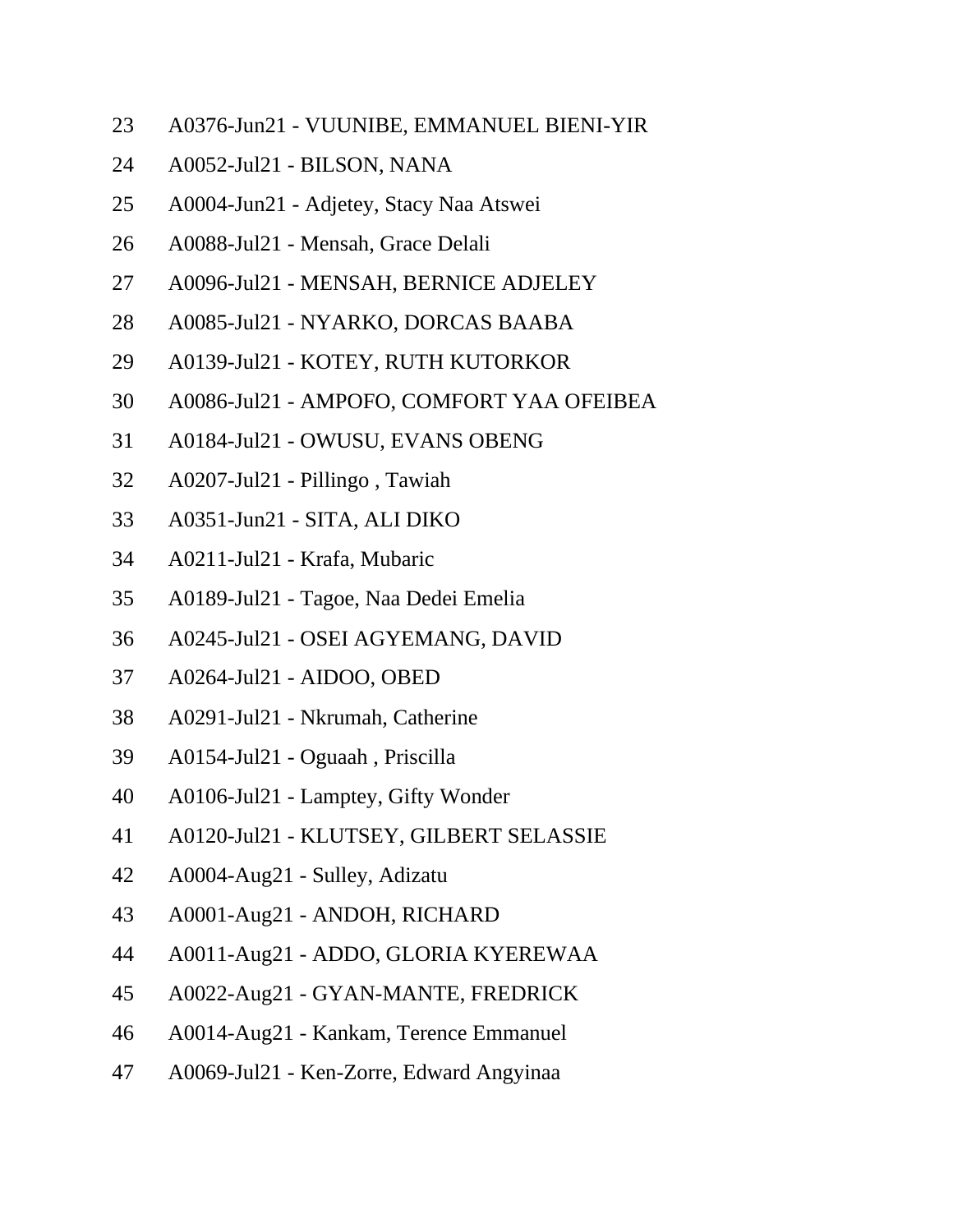- A0199-Jul21 TENGEY , PASCALINE MAWUTOR
- A0282-Jul21 ALARTEY, VIVIAN PHOEBE
- A0076-Aug21 Apenteng, Leana Efia
- A0074-Aug21 AMETAME, CELESTINE SEFAKOR
- A0012-Aug21 ABBEY, AMANDA
- A0105-Jul21 Apeagyei, Benita
- A0194-Aug21 ASARE LARTEY, JOANA
- A0228-Aug21 AGOZAH, PRISCILLA LEBENE
- A0256-Aug21 Danlogo, Sebastian
- A0246-Aug21 Sallam, Zakiya
- A0279-Aug21 ADAMS, IBRAHIM
- A0394-Aug21 Opata, Benedicta Ayerkey
- A0388-Aug21 Brenya, Richard
- A0364-Aug21 KPOGEH, ISAAC KWAKU
- A0374-Aug21 Issifu, Audrey Memuna
- A0450-Aug21 SEFA, LYDIA BOATEMAA
- A0344-Aug21 GARIBA, NAJAT
- A0567-Aug21 KOMEY, WHITNEY NAA SUELEY
- A0614-Aug21 Adinkra, Boakye Ernest
- A0499-Aug21 DANQUAH, AWUKU REXFORD
- A0582-Aug21 AMEKUDZI , JEMIMA ELIKPLIM ABENA
- A0583-Aug21 AMEKUDZI , MARILYN ETORNAM
- A0078-Sep21 SHARU, LAILA
- A0097-Sep21 GEWU, KWESI LOUIS
- A0003-Oct21 Adongo, Anafo Fatawu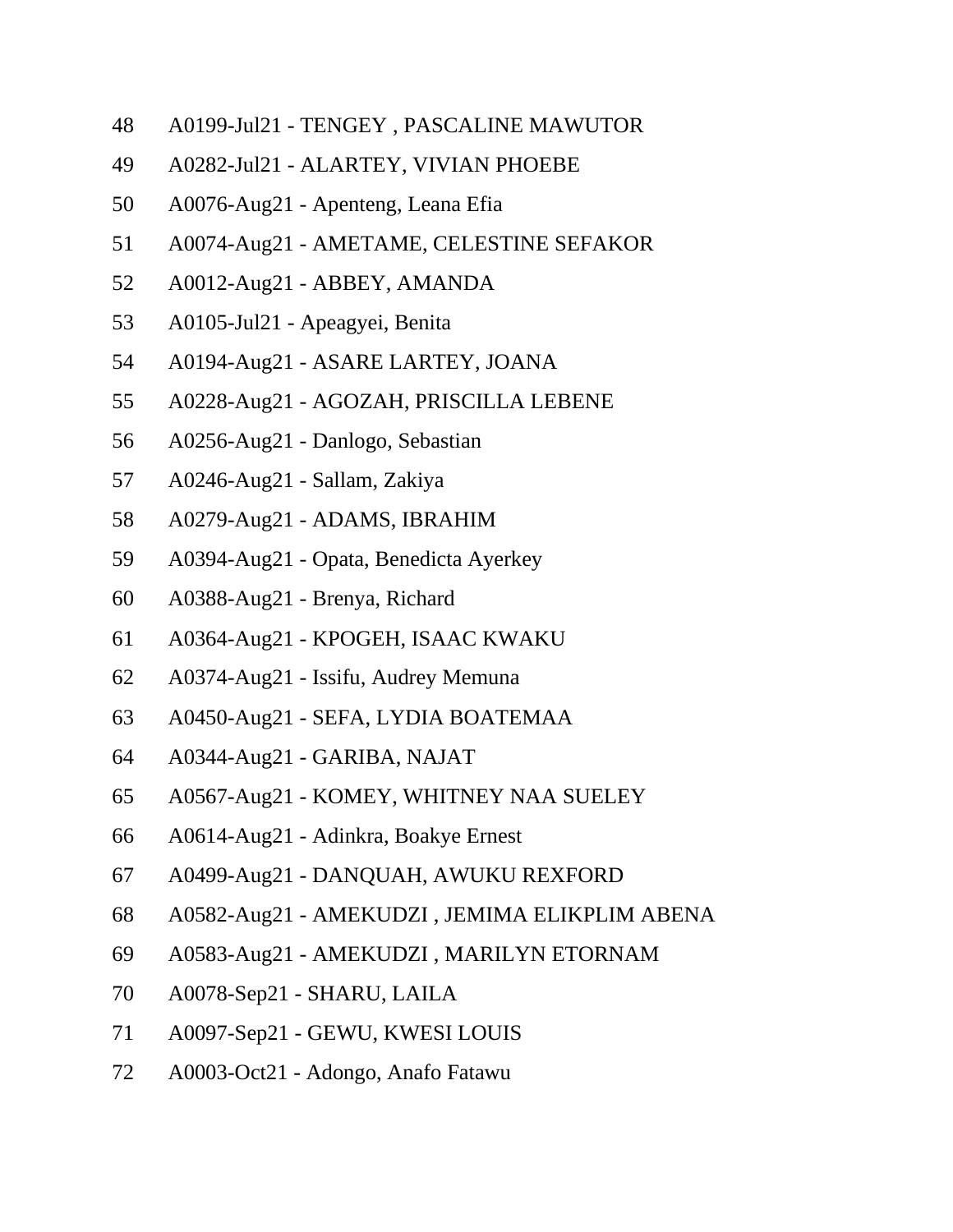- A0312-Jun21 BENTUM, LOVELACE ABENA
- A0017-Oct21 GETOR, BRIGHT SAMUEL
- A0053-Oct21 Owens-Dey, Micheal Mawuli
- A0064-Oct21 Samari, Abubakari Sadiq
- A0065-Oct21 THOMPSON, OKO RAFIQ
- A0062-May21 QUARTEY, EDWINA
- A0112-May21 BRAIMAH, ADAMS BAMBORE
- A0154-May21 APETI, VANESSA
- A0206-Jun21 ADZOMANI, MAWUNYO SYLVIA
- A0308-Jun21 Boateng Owusu, Naomi Peprah
- A0170-May21 Amankwah, Ampofo
- A0366-Jun21 GBEDZIE, EDWIN SELASI
- A0056-Jul21 Yaovi, Rich-Van Ameko
- A0013-Jul21 ANTWI, MARGARET
- A0057-Jul21 Gyapong, Agyapongmaa Jessica
- A0237-Jul21 Budu, Boakye Dankwah
- A0310-Jun21 ARYEE, ELORM YAO
- A0244-Jul21 DAWOE, YAO JUSTICE
- A0018-Aug21 WOTORTSI, NOBLE DELA
- A0087-Jul21 Meleo, Wisdom Kwame
- A0327-Aug21 Siaw, Darko Eric
- A0377-Aug21 AMPAH, EVELYN
- A0421-Aug21 SAM, DELOIS ODUMAA
- A0491-Aug21 ATSISEY, DOROTHY AKUA
- A0531-Aug21 DONYOH, GODWIN